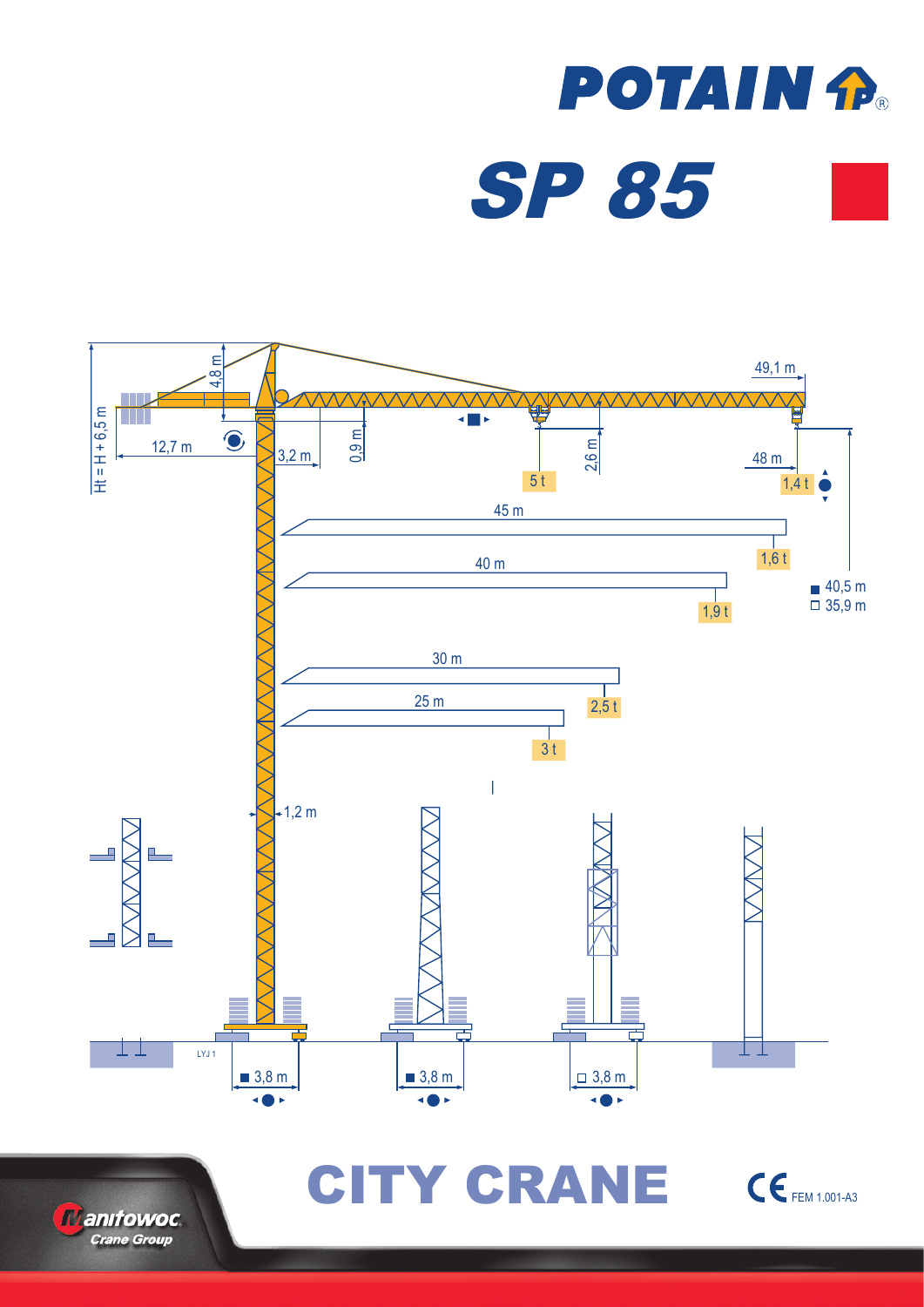



| <b>POTAIN P</b> |  |
|-----------------|--|
|                 |  |

| כּט יוכ      |                                                                                |                                                                                        |                                                                                           |                                                                                                        |                                                                     |                                                                                  |
|--------------|--------------------------------------------------------------------------------|----------------------------------------------------------------------------------------|-------------------------------------------------------------------------------------------|--------------------------------------------------------------------------------------------------------|---------------------------------------------------------------------|----------------------------------------------------------------------------------|
|              | - F -                                                                          |                                                                                        | <b>GB</b>                                                                                 | . E .                                                                                                  |                                                                     | ⊪ P                                                                              |
|              | Réactions en service                                                           | Reaktionskräfte in Betrieb                                                             | Reactions in service                                                                      | Reacciones en servicio                                                                                 | Reazioni in servizio                                                | Reacções em serviço                                                              |
|              | Réactions hors service                                                         | Reaktionskräfte außer Betrieb Reactions out of service                                 |                                                                                           | Reacciones fuera de servicio Reazioni fuori servizio                                                   |                                                                     | Reacções fora de serviço                                                         |
| $\mathbf{A}$ | A vide sans lest (ni train de<br>transport) avec flèche et<br>hauteur maximum. | Ohne Last, Ballast (und<br>Transportachse), mit<br>Maximalausleger und<br>Maximalhöhe. | Without load, ballast (or<br>transport axles), with<br>maximum jib and maximum<br>height. | Sin carga, sin lastre, (ni tren<br>de transporte), flecha y altura assali di trasporto) con<br>máxima. | A vuoto, senza zavorra (ne<br>braccio massimo e altezza<br>massima. | Sem carga (nem trem de<br>transporte)- sem lastro com<br>lança e altura máximas. |
| Ho           | H sans cabine                                                                  | H Ohne Fahrerhaus                                                                      | H without cab                                                                             | H sin cabina                                                                                           | H senza cabina                                                      | H sem cabine                                                                     |





0,15 m

3 m

 $F2 + 1$  **F3** 

9,1 m

 $1,6$  m



0,15 m

 $F2 + 1 + 1 + F3$ 

1

 $1,2 m$ 

 $\overline{2}$ 





 $H$ o  $H$   $\begin{bmatrix} 1 & 1 \end{bmatrix}$   $\begin{bmatrix} 1 & 1 \end{bmatrix}$   $\begin{bmatrix} 1 & 1 \end{bmatrix}$   $\begin{bmatrix} 1 & 1 \end{bmatrix}$   $\begin{bmatrix} 1 & 1 \end{bmatrix}$   $\begin{bmatrix} 1 & 1 \end{bmatrix}$   $\begin{bmatrix} 1 & 1 \end{bmatrix}$   $\begin{bmatrix} 1 & 1 \end{bmatrix}$   $\begin{bmatrix} 1 & 1 \end{bmatrix}$   $\begin{bmatrix} 1 & 1 \end{bmatrix}$   $\begin{bmatrix} 1 & 1$ 

0,15 m

3 m

 $F2 + \frac{1}{2} + \frac{1}{2} + F3$ 

9,1 m

 $1,6 m$ 

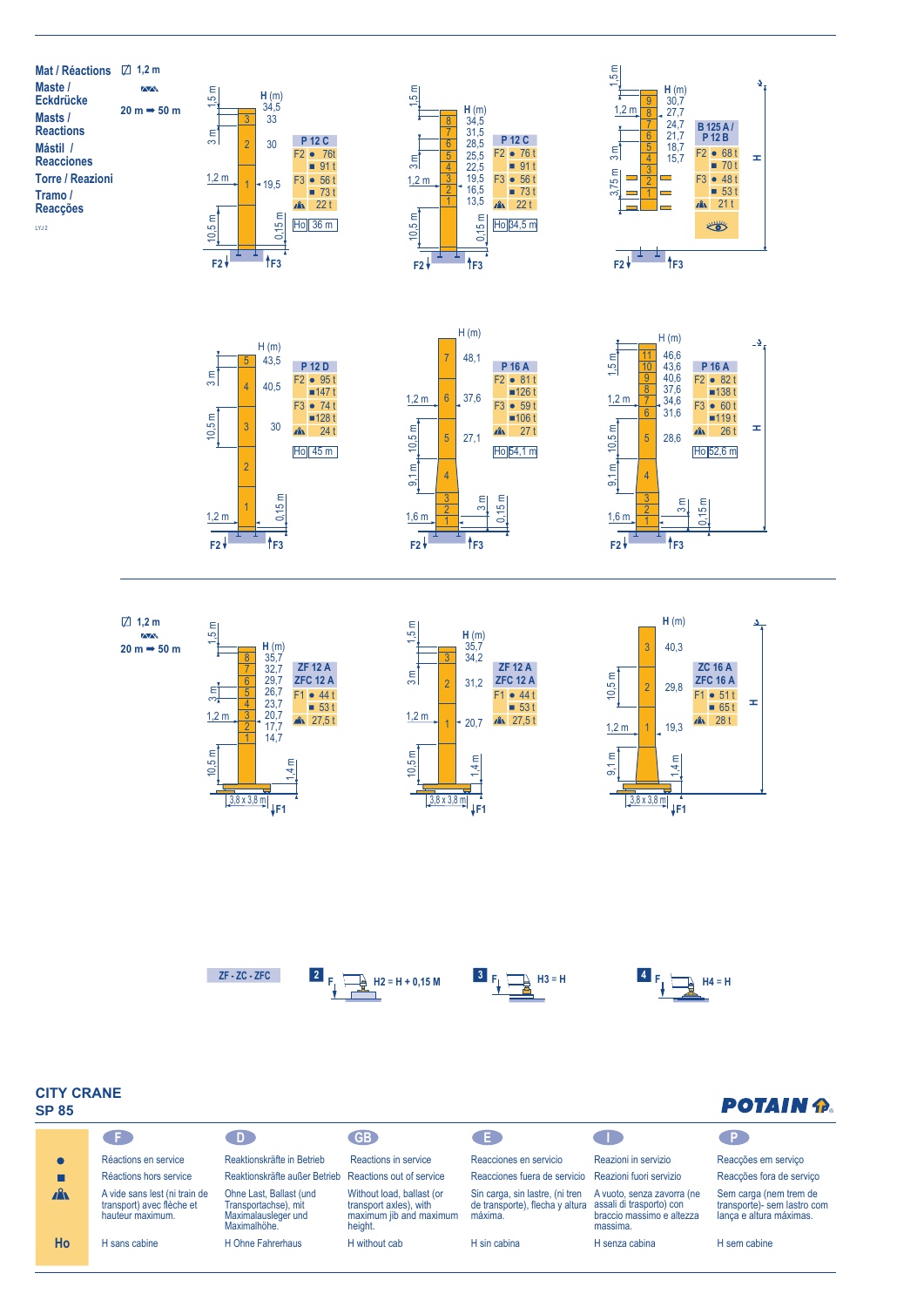





**BATAINA** 

## **CITY CRANE SP 85**

LYJ 2

**Télescopage sur dalles B 125 A Kletterkrane im Gebäude A**/m  $\overline{\phantom{a}}$ **Climbing crane H1**/m **P**/t **Telescopage gruas trepadoras Gru in cavedio** 15 1,2 m  $30.7 \div 38$ 14 **Telescopagem sobre lages** 13  $27.7 \div 37.3$ 12  $24,7$   $\cdot$  36,5 **R** 11 **H1** 10  $21,7 - 35,8$ **H2 A** 9  $18,7$   $\cdot$  35,1 8 **R** 7  $15.7 \div 34.4$ P 6 5  $\frac{1}{2}$  **B**  $\frac{1}{2}$  **E**  $\frac{1}{2}$  **B**  $\frac{1}{2}$  **E**  $\frac{1}{2}$  **E**  $\frac{1}{2}$  **E**  $\frac{1}{2}$  **E**  $\frac{1}{2}$  **E**  $\frac{1}{2}$  **E**  $\frac{1}{2}$  **E**  $\frac{1}{2}$  **E**  $\frac{1}{2}$  **E**  $\frac{1}{2}$  **E**  $\frac{1}{2}$  **E**  $\frac{1}{2}$  **E**  $\frac{1}{2}$  4 Reacciones en servicio Reacções em serviço Reacciones fuera de servicio Reacções fora de serviço 1,5 m Without load, ballast (or Sem carga (nem trem de Ohne Last, Ballast (und Sin carga, sin lastre, (ni tren A vuoto, senza zavorra (ne  $4 \t6 \t8$ 12  $\frac{14}{R/t}$ Transportachse), mit de transporte), flecha y altura 4 6 8 10 12 14 **R**/t Maximalausleger und Maximalhöhe.  $1,38 \text{ m}$ 

## **CITY CRANE**

| <b>SP 85</b> | POTAIN 12                    |                                  |                            |                               |                              |                                 |
|--------------|------------------------------|----------------------------------|----------------------------|-------------------------------|------------------------------|---------------------------------|
|              | G E S                        | -D-                              | <b>GB</b>                  | . E.                          |                              |                                 |
| A            | Distance entre cadres        | Abstand zwischen den<br>Rahmen   | Distance between collars   | Distancia entra marcos        | Distanza fra i telai         | Distância entre quadros         |
| <b>H1</b>    | Hauteur grue                 | Kranhöhe                         | Crane height               | Altura grúa                   | Altezza gru                  | Altura da grua                  |
| P            | Poids de la grue(en service) | Krangewicht (in Betrieb)         | Crane weight (in service)  | Peso de la grúa (en servicio) | Peso della gru (in servizio) | Peso da grua (em serviço)       |
| R            | Réaction horizontale         | Horizontalkräfte                 | <b>Horizontal reaction</b> | Reaccion horizontal           | Reazione orizzontale         | Reacção horizontal              |
| ₩            | Voir télescopage sur dalles  | Siehe Kletterkrane im<br>Gebäude | See climbing crane         | Vea grua trepadora            | Consultare gru in cavedio    | Ver telescopagem sobre<br>lages |